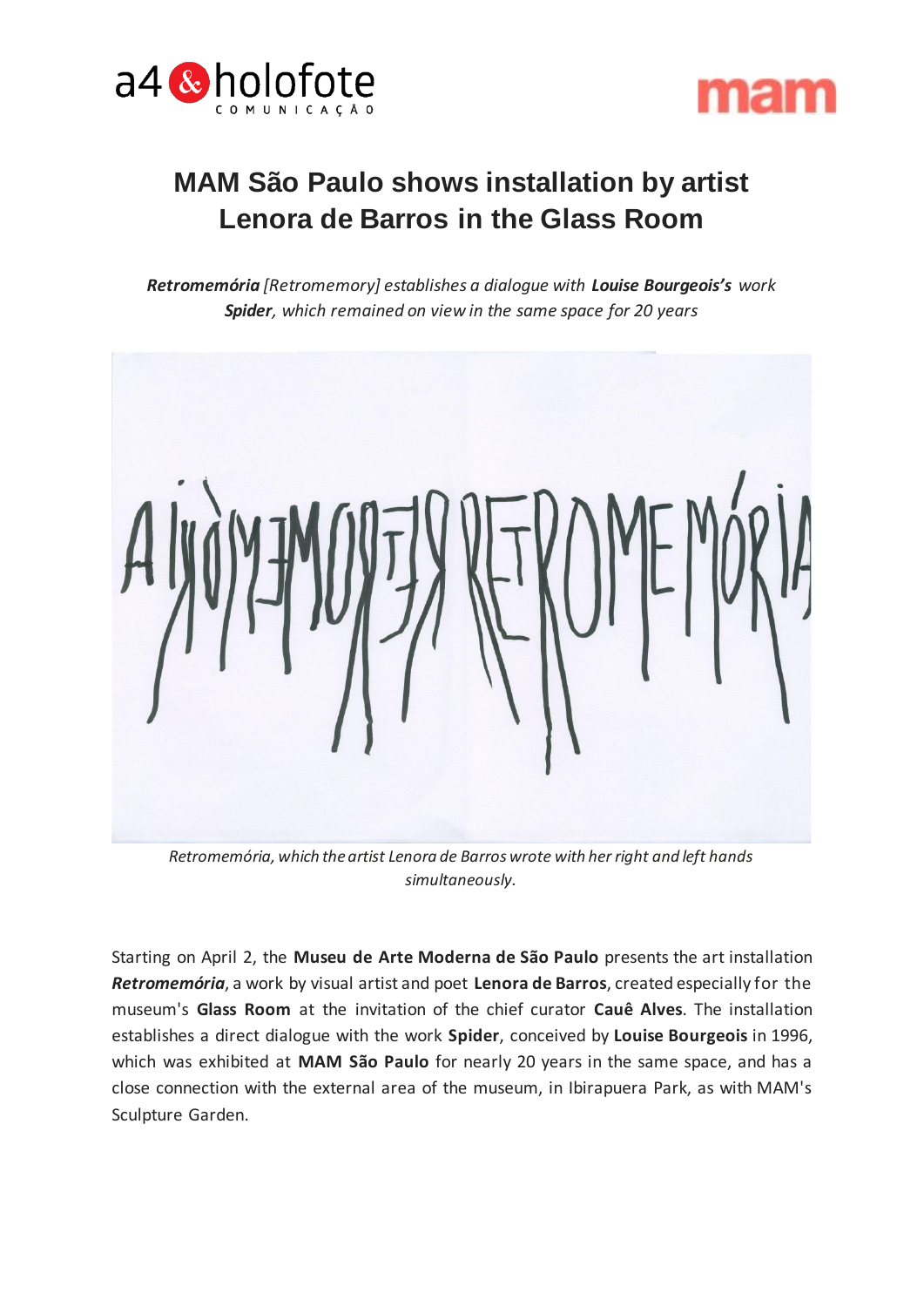



The images reflected on the mirrors placed near the words—which the artist wrote simultaneously with her right and left hands—are broken into syllables printed on vinyl forming the big metal spider, which reflects the memory of the place in face of its artistic dialogue with **Louise Bourgeois**. The work also comprises a sound installation that echoes the voice of the artist **Lenora de Barros** herself, repeatedly uttering the words **"memória"** [memory], **"aranha"** [spider] **"emaranha"** [entangle]. When intertwined, these words give rise to new sounds and meanings, like a web dominating the space. The word's graphic and phonetic traits come close to the verbivocovisual dimension devised by the Irish poet **James Joyce**. The sound design is by composer and cultural producer **Cid Campos**.

The installation expresses the fragmented movement of memory through the use of the rearview mirror. The artist develops on the concept of retrovision, looking back in order to walk forward, the movement of coming and going, shaping representations and projecting lights around the room. *Retromemória* brings to the public the recent past, a moment that has passed, so one can look internally in the mirror and walk towards the future.

For the chief curator **Cauê Alves**, "at this moment, when MAM's program features the second generation of modern art and geometric abstraction, Lenora de Barros makes us reflect on the works that have already been shown at the museum, helping us to overcome losses and face the challenges of the present."

"The syllabic structure represents these memory fragments, and in the case of this work, it refers directly to the memory of Louise's *Spider*. The expression in the longhand writing, in the projection of lights and reflections, in addition to the sound dimension created, form this web through the exhibition space," reflects **Lenora de Barros**.

## **Bourgeois's Spider**

One of the famous spider sculptures created by Louise Bourgeois from the 1990s onwards, thus 1996 *Spider* arrived in Brazil in the same year it was created to be featured in the 23rd São Paulo International Biennial, curated by Nelson Aguilar (chief curator) and Agnaldo Farias (associate curator). The three-meter-tall sculpture occupied a special room in honor of the artist, whose curators were Jerry Gorovoy and Paulo Herkenhoff.

Acquired by Itaú Cultural, in the following year the work was shown in MAM São Paulo's Glass Room, on a twenty-year loan agreement. The artist considered it the best exemplary among her spider sculptures. Other pieces belong to such collections as those of the Tate Modern (London) and the National Gallery (Washington).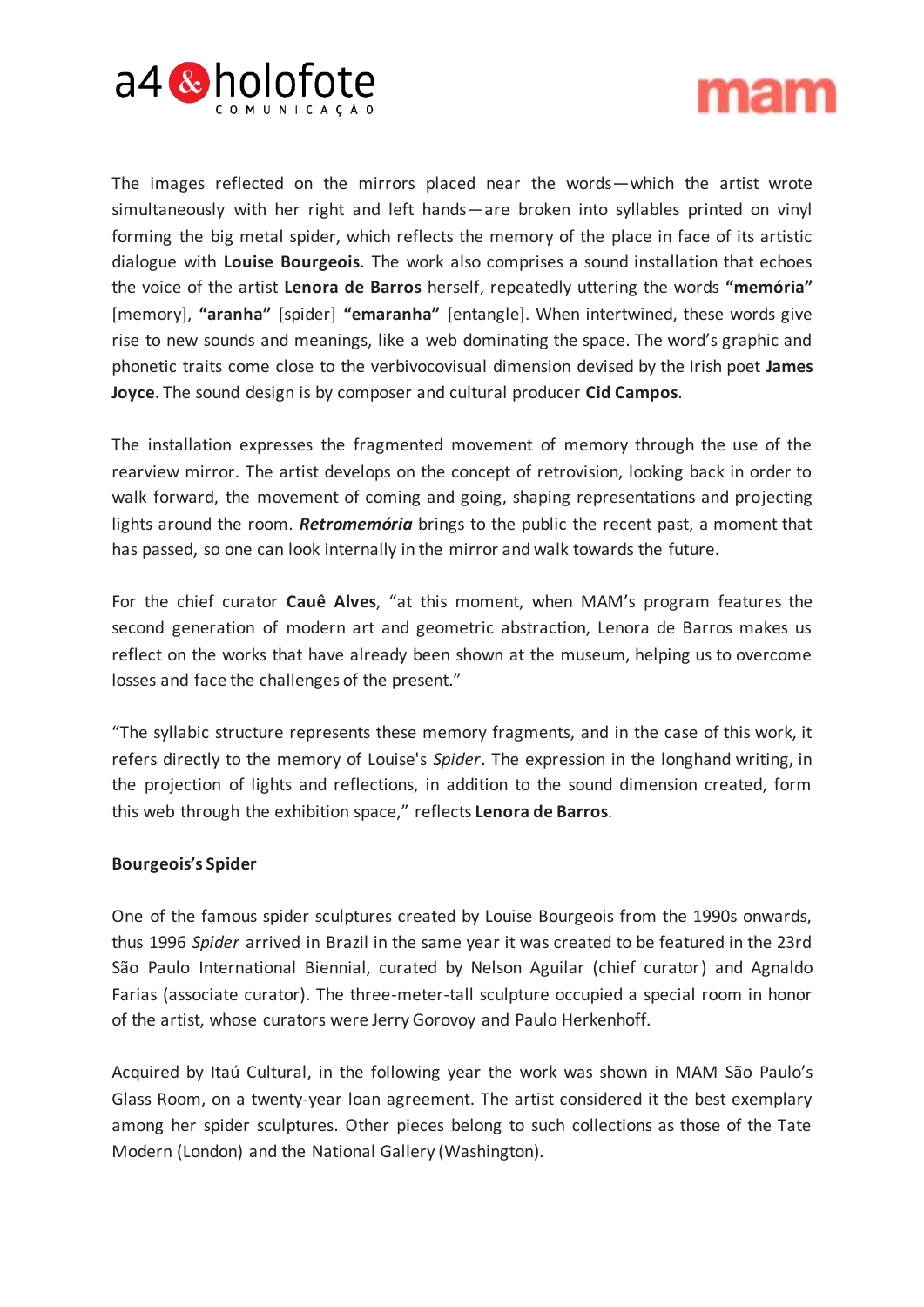



During the years it was shown at MAM, the work always caught the attention of visitors and connected to the outside area of the museum as well as the surroundings of the Ibirapuera Park. In the 2003 edition of the show Panorama da Arte Brasileira, the artist Ernesto Neto struck a conversation with the Spider through the work *Nóós óvos a vida*.

In 2017, the *Spider* was sent by Itaú Cultural to the Easton Foundation, in New York, for study and restoration, in order to guarantee its longevity and allow it to be shown in different exhibition spaces. A year later, the sculpture returned to MAM for three months, before moving on to be exhibited in other Brazilian states. First, Itaú Cultural took it to Minas Gerais, where it was seen by the public at Inhotim's Mata Gallery. Afterwards, it was shipped to the Iberê Camargo Foundation, in Porto Alegre. In 2019, it went to the Museu Oscar Niemeyer, in Curitiba, and, in the same year, it made its way to the Museu de Arte do Rio (MAR).

Altogether, in these exhibitions, the sculpture was seen by more than 188,000 people. The plan to continue touring in 2020, starting in Fortaleza, was put on hold due to the COVID-19 pandemic, but is still on Itaú Cultural's plans. While it waits to continue its journey, the *Spider* is safely kept in Itaú Cultural's Collection.

## **About Lenora de Barros**

Visual artist and poet, Lenora de Barros has a degree in Linguistics from the University of São Paulo (USP). She set out on her artistic career in the 1970s. The first works created by Barros can be placed in the field of "visual poetry," in connection with the concrete poetry movement of the 1950s. Words and images were her first media.

In 1983, Barros published the book *Onde Se Vê* [Where One Sees], a set of rather unusual "poems." Some of them dispensed with the use of words, constructed as photographic narratives, where the artist herself represented different characters in performative acts. This book already heralded Lenora de Barros's transition to the field of visual arts, which eventually occurred. Since then, the artist has walked her own path, marked by the use of different languages: video, performance, photography, sound installation and built objects.

Her work is present in collections in Brazil and in many other countries, such as the Hammer Museum (CA, USA), the Museum of Contemporary Art of Barcelona (Spain), the Daros Latinamerica Collection (Switzerland), the Museu de Arte Moderna de São Paulo (MAM), the Pinacoteca do Estado de São Paulo and the Museo Nacional Centro de Arte Reina Sofía, (Madrid). Among the leading shows in which she took part are: Radical Women: Latin American Art, 1960- 1985, Hammer Museum, LA, Brooklyn Museum, New York-NY, USA; Pinacoteca de São Paulo-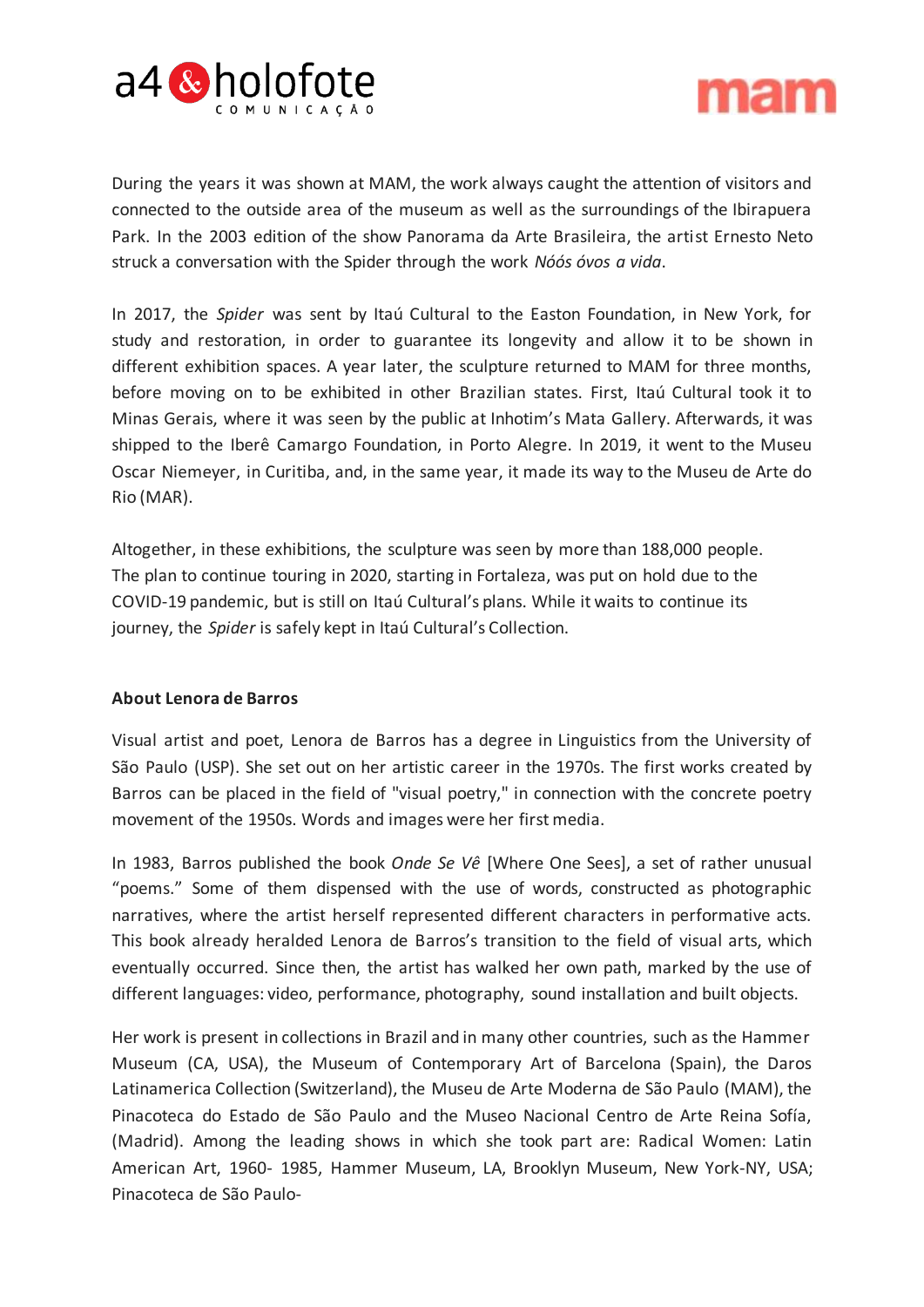



SP, Brazil; Tools for utopia, selected works from the Daros Latinamerica Collection, Bern, Switzerland; 11th Lyon Biennale, (France, 2011); ISSOÉOSSODisso at the Oficina Cultural Oswald de Andrade (São Paulo, 2016); 4th Thessaloniki Biennial of Contemporary Art (Greece, 2013); 17th, 24th and 30th São Paulo International Biennial; in 2022 she will be shown at the 59th Venice Biennale.

## **About MAM São Paulo**

Founded in 1948, the Museu de Arte Moderna de São Paulo is a non-profit public interest civil society organization. Its collection holds more than 5,000 works produced by the most prominent representatives of modern and contemporary art, mainly from Brazil. Both the collection and the exhibitions favor experimentalism, opening up to the plurality of artistic productions from around the world, as well as to the different interests of contemporary societies.

The Museum organizes a wide range of activities including courses, seminars, lectures, performances, concerts, film sessions, and artistic practices. The content of the exhibitions and activities is accessible to all audiences through guided visits conducted in Libras (Brazilian Sign Language), audio description of the works, and video guides in Libras. The collection of books, periodicals, documents, and audio and video material comprises 65,000 titles. The exchange with museum libraries from several countries keeps the collection alive.

Located inside Ibirapuera Park, the most important green area in São Paulo, the MAM building was adapted by Lina Bo Bardi and offers, in addition to the exhibition halls, studios, a library, an auditorium, a restaurant, and a store where visitors can purchase design objects, art books, and exclusive items with the MAM brand. The Museum's spaces are visually integrated with the Sculpture Garden, designed by Roberto Burle Marx to house works from the MAM collection. All facilities are accessible to visitors with special needs.

### **PLAN YOUR VISIT**

*Retromemória***, by Lenora de Barros Exhibition Period:** from April 2 through July 3 **Location:** MAM São Paulo **Address:** Ibirapuera Park (av. Pedro Álvares Cabral, s/nº – Gates 1 and 3) **Visiting Hours**: Tuesday to Sunday, from 10 am to 6 pm (tickets sales up to 5:30 pm) **Contact:** +55 11 5085 1300